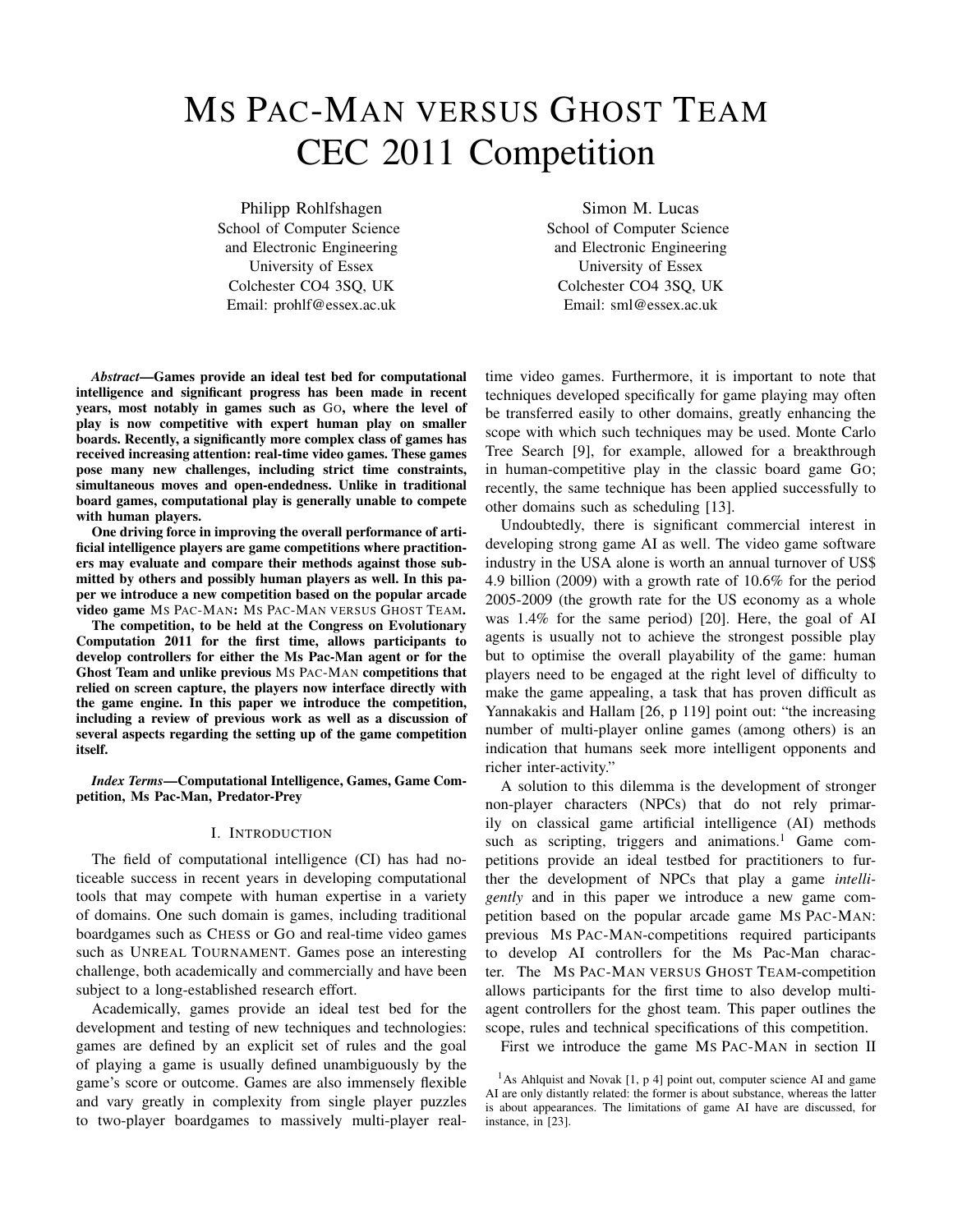TABLE I SUMMARY OF PREVIOUS MS PAC-MAN-SCREEN-CAPTURE COMPETITIONS.

| Venue   | Winners              | Agent Name    | Score  |
|---------|----------------------|---------------|--------|
| CEC'07  | N/A                  | Default Agent | 2,269  |
| WCCI'08 | A. Fitzgerald et al. | N/A           | 15.970 |
| CEC'09  | H. Matsumoto et al.  | ICE Pambush 2 | 24.640 |
| CIG'09  | H. Matsumoto et al.  | ICE Pambush 3 | 30.010 |
| CIG'10  | E. Martin et al.     | Pac-mAnt      | 21.250 |

and review previous research related to developing Ms Pac-Man controllers and predator-prey models in section III. We present the rules of the game in section IV, including possible restrictions imposed upon the controllers. In section V we discuss the actual implementation of the game and then present several example controllers in section VI. Finally, section VII discusses some of the technical details regarding the setup of the competition before the paper is concluded in section VIII.

### II. MS PAC-MAN VERSUS GHOST TEAM

One of the earliest commercially successful games, now a classic and still played all over the world, is PAC-MAN, an arcade game developed in 1980 by Toru Iwatani. The best known variant of the game is MS PAC-MAN, released in 1981, which introduced a female character, new maze designs and several gameplay changes. Screenshots of the game are shown in Figure 1: Ms Pac-Man needs to navigate around the maze, eating pills (sometimes called pellets) for points while trying to avoid the four ghosts who strive to eat Ms Pac-Man. The four power-pills in the corners of the maze allow Ms Pac-Man to eat the ghosts for a limited time (the ghosts turn blue) to gain additional points. In the arcade version of the game, the Ms Pac-Man character is controlled by the player using a 4-way joystick, allowing Ms Pac-Man to move north, south, east and west. If the joystick is kept in neutral or whenever an illegal move is chosen, the previous action is repeated. If Ms Pac-Man encounters a wall, she remains stationary until the next legal joystick event occurs.

The probably most significant change of MS PAC-MAN over the original is the design of the ghost team which now has elements of randomness that make the game more engaging: while the maximum possible score for PAC-MAN was achieved in 1999, new high-scores for MS PAC-MAN are still being set: a new record of 921,360 points was set by Abdner Ashman in 2006 according to www.twingalaxies.com. Scores obtained by AI controllers, on the other hand, are significantly inferior: MS PAC-MAN has featured in several previous competitions, most notably the MS PAC-MAN-Screen Capture competition, held annually since 2007 at various CI conferences. The scores obtained at these competitions are shown in Table I. There are at least two reasons for this significant discrepancy.

First, the state of the game in previous competitions is obtained by a screen reader that parses the game into a secondary representation. Controllers thus need to deal not only with the dynamics of the game but must also account for possible delays and missing information. Al-



Fig. 1. Screen captures of the different levels (left-to-right, top-to-bottom, levels 1-4) of MS PAC-MAN: Ms Pac-Man (yellow) consumes pills for points (small white dots) while the ghosts (red: Blinky, pink: Pinky, green: Inky and brown: Sue) attempt to eat her; the large white dots in the corners are the power pills.

though such requirements are commonplace in many domains, especially those for which CI methods are frequently required in the first place, eliminating these uncertainties by interfacing directly with the game engine allows practitioners to fully concentrate on the game itself. An efficient simulator of the game has thus been developed for the MS PAC-MAN VERSUS GHOST TEAM-competition that may be accessed efficiently using simple software interfaces (see sections IV and V).

Second, the real-time element of the game poses a particular challenge and makes a crucial difference to the type of technologies that may be employed. Although time also plays an important role in turn-taking board games such as CHESS, the duration granted to determine a move in realtime video games are usually orders of magnitude smaller. This makes MS PAC-MAN a particularly challenging test bed for developing novel AI techniques which need to be both theoretically and practically sound.

The MS PAC-MAN VERSUS GHOST TEAM competition introduces an additional aspect: while MS PAC-MAN is traditionally viewed from the perspective of Ms Pac-Man (i.e., the ghosts are assumed to be NPCs), participants are now allowed to develop controllers for the ghost team as well. This provides an excellent environment for testing multi-agent strategies. Here the aim could be two-fold: practitioners may aim to optimise the playability of the game, or to minimise the score obtained by Ms Pac-Man. It is this latter objective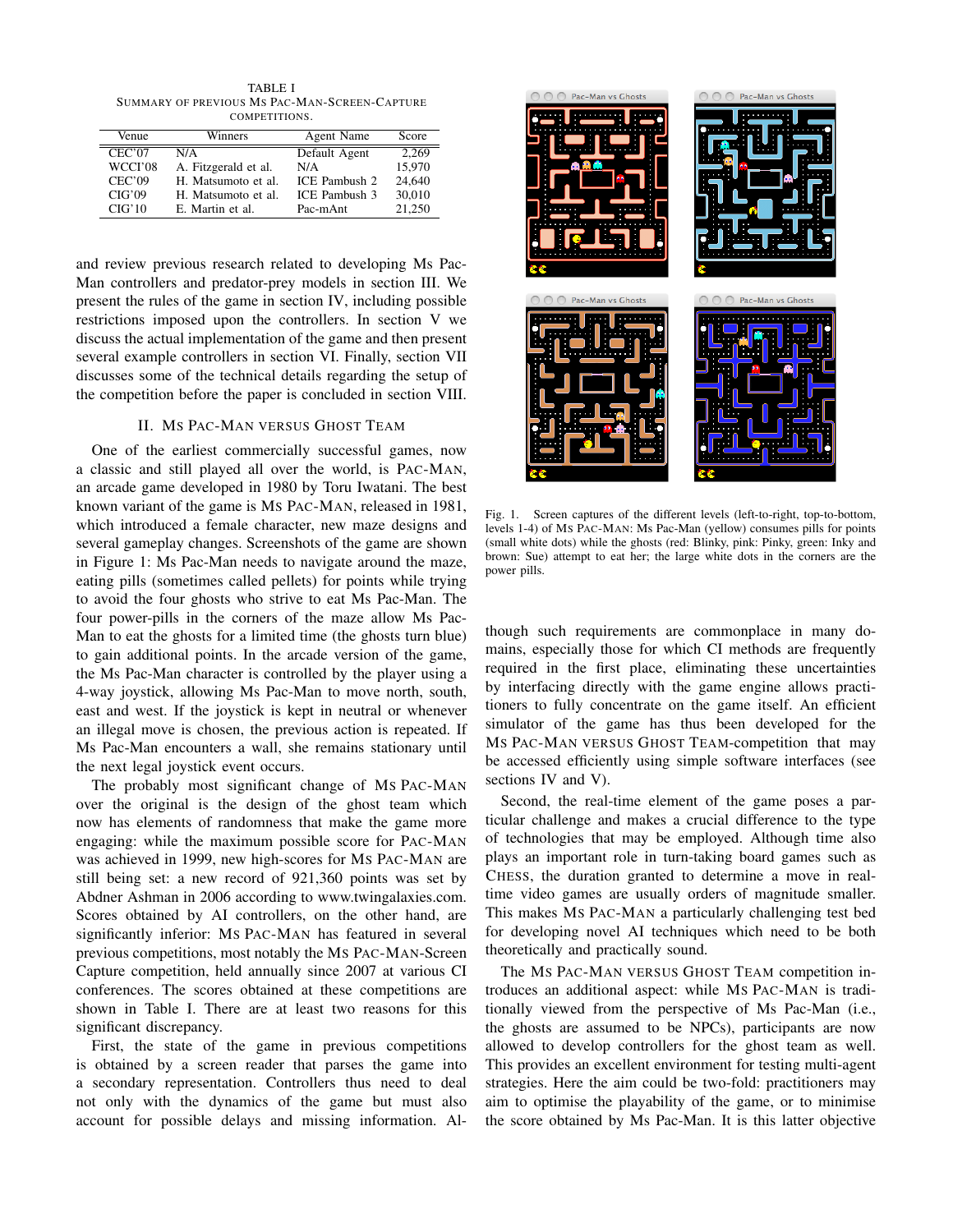that provides the focus of this competition, simply because it is unambiguously defined. In the near future, however, especially with the participation of human players, the former objective may play an important role as well; measurements for the entertainment value of games already exist and may be utilised towards this goal (see, e.g., [26], [27]).

# III. RECENT RESEARCH

The popularity of PAC-MAN and MS PAC-MAN sparked noticeable academic interest and this section reviews some of these research efforts. It is important to note that researchers have considered a variety of different variants of the original games (usually custom implementations or variants of existing implementations), making it difficult to compare the scores obtained by the AI controllers. We thus do not report such scores.

### *A.* PAC-MAN *and* MS PAC-MAN *Controllers*

One of the earliest studies related to Pac-Man is by Koza [10] who investigated the effectiveness of genetic programming (GP) for task prioritisation where the controller would choose amongst a set of predefined rules (also see [18], cited in [22]). Alhejali and Lucas [2] also employed GP to evolve a wide variety of Ms Pac-Man agents. In particular, the authors evolved a diverse set of behaviours for different version of the game, demonstrating that GP was able to evolve behaviours well suited for each variation.

Burrow and Lucas [4] analysed the learning behaviours of temporal difference learning (TDL) and evolutionary algorithms (EAs) in conjunction with function approximators: two features served as input to the function approximators (interpolated table and multi-layer perceptron) to produce an estimate of the value of moving to the candidate node. The experiments showed that is this particular case, the EA outperformed TDL.

Gallagher and Ryan [6] used a Pac-Man agent based on a simple finite-state machine with a set of rules to control the agent's movement depending on its current position. The rules consisted of weighted parameters that were evolved using the population-based incremental learning algorithm. Szita and Lorincz [21] also developed a simple rule-based policy, where rules are organised into action modules and a decision about the agent's next direction is made based on priorities assigned to the modules in the agent; policies were built using the crossentropy optimisation algorithm.

Robles and Lucas [17] applied a tree search algorithm to the game: the approach taken was to expand a route-tree based on possible moves that Ms Pac-Man can take, up to a tree depth of 40. The best path was subsequently evaluated using hand-coded heuristics. Bell et al. [3] combined tree searches with rule-based systems, making use of Dijkstra's algorithm, to determine the next direction of Ms Pac-Man's. The authors also accounted for the movement of the ghosts to determine safe paths for Ms Pac-Man. Similarly, Oh and Cho [14] use a rule-based approached, also based on Dijkstra's algorithm. An evolved neural network was subsequently used to select rules for different situations in the game.

Evolved neural networks were also used in prior work by Lucas [11] to evaluate Ms Pac-Man's possible moves; simple path-following patterns are inappropriate in MS PAC-MAN due to the stochastic behaviour of the ghosts. The controller utilised a handcrafted input feature vector consisting of the distances of Ms Pac-Man to each non-edible ghost, to each edible ghost, to the nearest pill, to the nearest power pill and to the nearest junction. Likewise, Gallagher and Ledwich [5] employed minimal screen-capture information to develop Pac-Man agents capable of learning how to play the game: the agents are governed by neural network controllers evolved using a simple evolutionary algorithm. The results showed that neuro-evolution is able to produce agents that display novice playing ability without prior knowledge of the rules of the game as well as a minimally informative fitness function.

Samothrakis et al. [19] used Monte Carlo Tree Search (MCTS), using a 5-player max<sup>n</sup> game tree (i.e., each ghost is treated as an individual player). Unlike traditional tree searches, MCTS is an anytime algorithm with an asymmetric tree structure, lending itself nicely to the real-time constraints of the game.

Finally, Wirth and Gallagher [22] designed agents based on influence maps: the model used captured the essentials of the game (e.g., desirable regions in the maze) and subsequently demonstrated that the model's parameters interact in a fairly simple way, making it possible to optimise the parameter values that maximise the agent's game playing performance.

# *B. Ghost Team Controllers and Predator-Prey Models*

The number of ghost team controllers developed for PAC-MAN or MS PAC-MAN is rather small compared to the number of Ms Pac-Man controllers. Nevertheless, many result have been obtained for the more general scenario of *predatorprey*, often by co-evolutionary means, that may be helpful to the participants of the competition.

In [23], Wittkamp et al. explore, as a proof of concept, the use of CI techniques for real time learning to evolve strategies for the ghost team. Using a neural network to control the ghosts, focus is on team-work development that makes use of continuous short-term learning to regularly update the strategy of the ghosts. Ultimately, this strategy attempts to exploit the weaknesses of Ms Pac-Man. Yannakakis and Hallam [24], [25] propose a generic approach to generate interesting interactive Pac-Man opponents. Here the focus is on the entertainment value of the game and not the raw performance of the ghost team: the authors demonstrate that their neuro-evolution learning mechanism (the actions of the ghosts are determined by a fully connected feedforward neural controller) is able to increase the MS PAC-MAN game's interest and to sustain it at high levels.

In a more general setting, Haynes et al. [8], [7] strive to generate programs for the coordination of cooperative autonomous agents in pursuit of a common goal. The authors consider a simple predator-prey pursuit game, noting that the problem is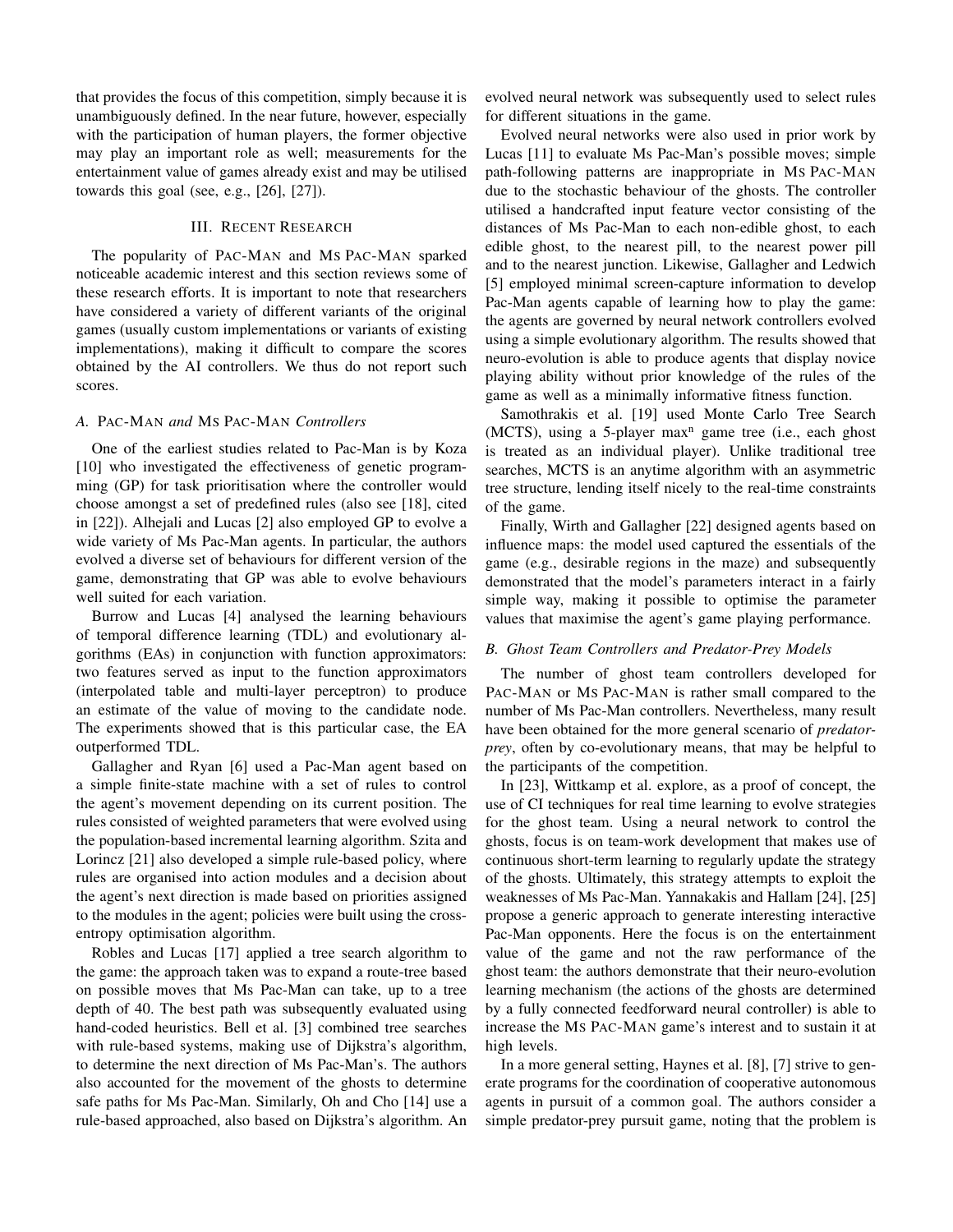easy to describe yet extremely difficult to solve. An extension of GP was used to evolve teams of agents with different strategies for their movements. Similarly, Luke and Spector [12] consider different breeding strategies and coordination mechanisms for multi-agent systems evolved using GP. In particular, the authors are interested in the performance of homogenous and heterogenous teams: in a heterogeneous team of agents, each agent is controlled by a different algorithm whereas homogenous agents are all controlled by the same mechanism. The problem considered is called the Serengeti world, a toroidal, continuous 2-dimensional landscape, inhabited by gazelles and lions.

Finally, examples of recent work regarding predator-prey scenarios include Rawal et al. [16] and Rajagopalan et al. [15]. In both cases, the authors consider the co-evolution of simultaneous cooperative and competitive behaviours in a complex predator-prey domain. The authors propose an extended neural-network architecture to allow for incremental co-evolutionary improvements in the agents' performance. This mechanism demonstrated hierarchical cooperation and competition in teams of prey and predators. The authors further note that in sustained co-evolution in this complex domain, high-level pursuit-evasion behaviours emerge.

This review highlights the promise of neural-network controllers (possibly evolved or co-evolved) with a mixture of offline and online learning and the addition of predetermined rules. Important aspects to consider include the internal team dynamics (coordination, cooperation) as well as the behaviours towards group outsiders. In terms of the MS PAC-MAN VERSUS GHOST TEAM-competition, robust behaviour towards a wide range of different opponents may prove valuable during the round-robin stages. However, it should be noted that most studies reviewed above did not consider real-time constraints and it remains to be seen how the complexity of an approach fares given the limited computation time available between moves.

#### IV. MS PAC-MAN VERSUS GHOST TEAM: RULES

The previous section highlighted the variety of techniques used to design novel controllers for MS PAC-MAN. However, it remains difficult to compare the performances of the individual efforts as testing is mostly carried out on different variants of the game. The MS PAC-MAN VERSUS GHOST TEAMcompetition attempts to address this issue, allowing all participants to work on the same game engine. The software used does not rely on screen-capture but instead is a reasonably accurate implementation of the original game that allows participants to interface directly with the game engine. This also allows the integration of arbitrary ghost behaviours, which is of course a necessary condition for the competition. The following outlines the rules of the game as used in the competition.

# *A. Rules of* MS PAC-MAN

The game consists of four mazes in total (A, B, C and D), which are worked through in that order. When maze D is cleared, the game goes back to maze A and continues the same sequence until the game is over. Each maze contains a different layout with pills and power pills placed at specific locations. The player starts in maze A with three lives, and a single extra life is awarded when reaching 10,000 points. The goal of the Ms Pac-Man is to obtain the highest possible score by eating all the pills and power pills in the maze (and thus advancing to the next stage). Each pill eaten scores 10 points, each power pill is worth 50 points. The difficulty of clearing each maze is due to the four ghosts: Blinky (red), Pinky (pink), Inky (green) and Sue (brown). At the start of each level, the ghosts start in their lair in the middle of the maze and spend some idle time before entering the maze, starting their pursue of Ms Pac-Man. The time spent in the lair before joining the chase decreases as the player progresses to higher levels. Each time Ms Pac-Man is eaten by a ghost, a life is lost and Ms Pac-Man and the ghosts return to their initial positions.

There are four power pills in each of the four mazes, which, when eaten, reverse the direction of the ghosts and turn them blue; they may now be eaten for extra points. The score for eating each ghost in succession immediately after a power pill has been consumed starts at 200 points and doubles each time, for a total of  $200 + 400 + 800 + 1600 = 3000$  additional points. Any ghost that has been eaten re-appears in the lair and emerges soon after, once again chasing Ms Pac-Man. If a second power pill is consumed while some ghosts remain edible, the ghost score is reset to 200; if the level is cleared while the ghosts remain edible, play continuous immediately to the next level. The more advanced the level, the shorter the edible time becomes, making the levels progressively more difficult and at an advanced stage, the ghosts do not turn blue at all (however, they still change direction). When the edible period runs out, the ghosts start flashing blue and white. The player (or controller) needs to be careful at this stage to avoid losing lives. When all the pills and power pills have been cleared, the game moves on to the next maze.

The goal for Ms Pac-Man is to maximise her score while the ghost team should strive to minimise that score. It should be noted that contestants may provide both a Ms Pac-Man controller and a ghost team controller, but these should not collude to provide an advantage to an opponent via self-sacrifice; this will be checked for either by examining the source code submitted or by preventing such entries to compete directly with one another.

#### *B. Deviations from the Original*

An attempt was made to preserve the details of the original game as much as possible. However, a few changes were made to simplify the game. At design time these were intended to have minimal impact on the game play:

- The speed of Ms Pac-Man and the ghosts are identical.
- Bonus fruits are omitted.

However, on observing a large number of games, the point relating to the speed differences does actually have a significant impact on the gameplay, and a more faithful implementation of these aspects is planned for a future competition: although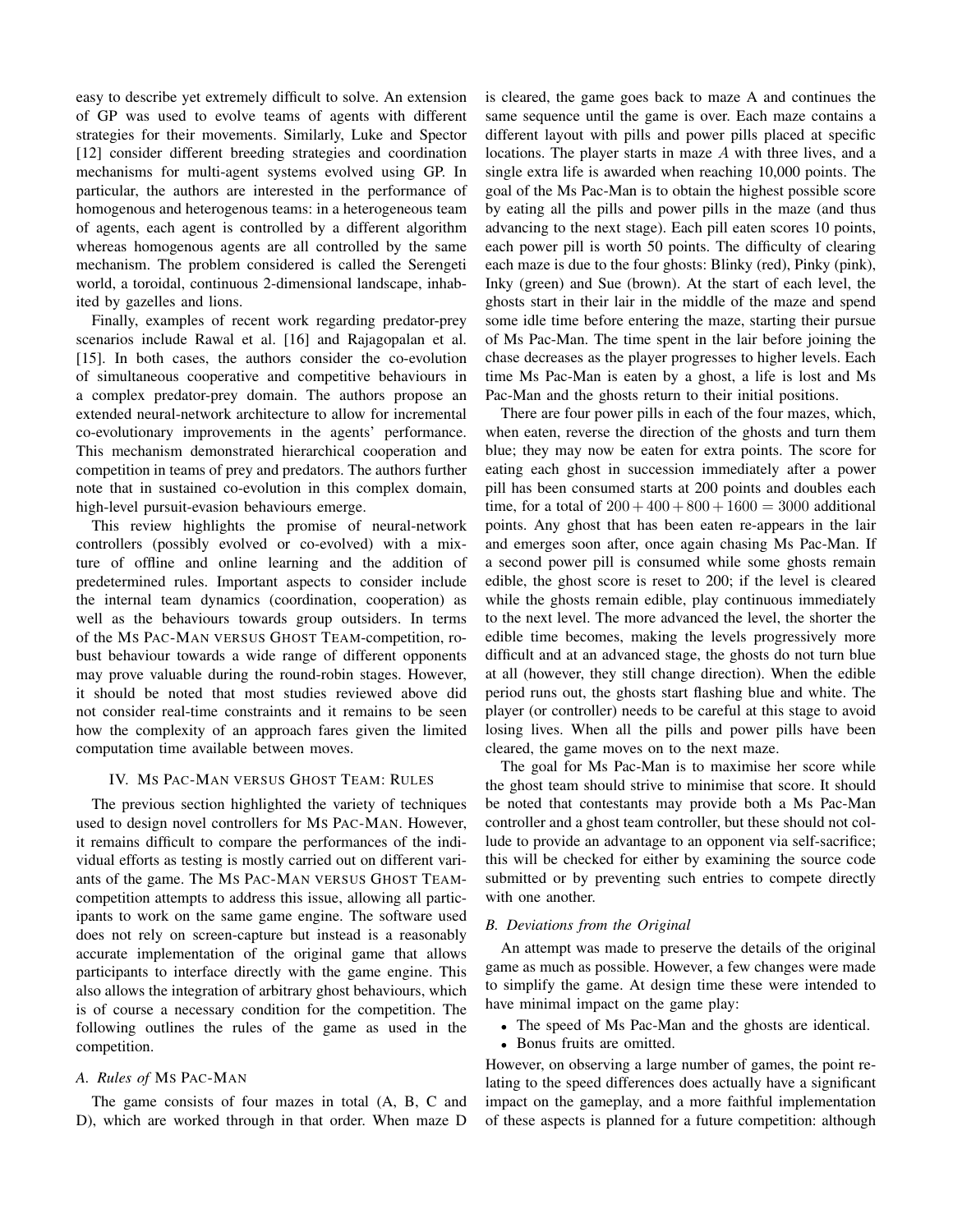one of the goals of this competition is to establish a consistent platform for the development of new AI controllers, some future deviations are to be expected once a sufficient number of entries have been compared. Finally, since the competition allows for controllers for both Ms Pac-Man as well as the ghost team, the original ghost team controller is absent from the game.

# *C. Ghost-Team-Specific Rules*

There are no restrictions regarding the actions of Ms Pac-Man and movement in any direction not blocked by a wall is allowed at all times. For the ghost team, on the other hand, three restrictions apply: the first follows from the original game specifications and prevents a ghost from turning back on itself. In other words, a ghost may only choose its direction at a junction. The second restriction also follows from the original game: occasionally there is a global reversal event when all the ghosts suddenly change direction. In the original game this happens when particular conditions are met (such as a specific number of pills having been consumed). In our implementation a global reversal event can happen on any game tick with probability of 0.005. This adds an element of randomness to each game. Finally, the third restriction is a competitionspecific one to allow for competitive game play: each level is limited to 2000 game ticks, after which the game moves on to the next level; Ms Pac-Man is rewarded the points of all remaining pills. This modification is to prevent game spoiling tactics where the ghosts continuously circle the last available few pills, thus preventing the level from being cleared. With the time-limit in place, the ghost team is forced to take a more proactive approach.

# V. IMPLEMENTATION

The game is written entirely in Java and no additional software is required by the participants; the source code provided contains all classes required to get started in writing some hand-coded controllers, but does not include any software for neural networks or evolutionary algorithms. The software may be downloaded at www.pacman-vs-ghosts.net. Java was chosen for its popularity, extensive documentation and ease of implementation, allowing for a wider range of participants. Nevertheless, we hope to extend this competition to other programming languages in the near future.

The game may be executed in visual and non-visual mode, synchronously or asynchronously. The non-visual synchronous (non-threaded) mode is particularly useful for testing and may exceed 100 games per second (depending on the controller's complexity and ability; more able controllers lead to longerlasting games). The competition will run the game in asynchronous (threaded) mode with each controller running in a separate thread: at each game tick the controllers (for Ms Pac-Man and the ghost team) are provided with the current state of the game. The game runs in real time with 25 game ticks per second and each controller may take as long as it wants to respond. This allows the controller to strike an appropriate balance between the quality of the decision (move) and the time taken to make that decision. Of course, the downside of taking too long is that the game state may be out of date by the time a decision is made. Each cycle, the game engine waits for 40ms and then updates its state based on the most recent outputs (i.e., directions) from each controller.

At each time step, the controller needs to return a direction for each of the agents controlled (i.e., a single action for Ms Pac-Man controllers and four actions of ghost team controllers). These actions are simply integers in the range 0- 4 to indicate up, right, down, left and neutral respectively. The move chosen clearly depends on the state of the game which is supplied to each controller at every time step. The game state may be queried to obtain all relevant information, including the positions of the agents, the availability of pills and power pills and so on. It should be noted that the code is and will remain under active development and although we encourage participants to examine or even contribute towards the code, they should rely solely on the Java interfaces provided, which will not change. In the following we outline those interfaces and explain further details regarding the game's implementation. For the sake of simplicity and clarity, we have simplified some of the code, most notably removing brackets as well as some Java keywords and punctuation characters; furthermore, only the most relevant methods are included.

# *A. GameState and Maze*

The state of the game is represented by *GameState.java* and is determined by the current maze, which has a specific layout (immutable part of the game state) and the variable factors such as the positions of all agents, information regarding the pills and power pills, whether the ghosts are currently edible, etc. The game state thus provides all the information required by the controllers to make an informed decision. The state of the pills and power-pills are stored in BitSets, allowing a very compact representation of this aspect of the game. However, this requires a bit more work to get meaningful information such as finding the nearest pill and hence utility methods are provided to allow agents to obtain such information without having to implement additional methods. The game state contains the following important methods:

```
GameStateInterface copy ()
void next(int pacDir, int[] ghostDirs)
MazeInterface getMaze ()
BitSet getPills()
BitSet getPowers()
MsPacMan getMsPacman ( )
Ghosts [] getGhosts ()
int get Level ()
int getScore()
```
The use of bit-sets enables the entire state of the game to be represented in a few tens of byte, making this an excellent platform for tree-search based controllers where it may be necessary to efficiently copy the game state. This efficient encoding also enables very low communication overheads for network-based play. The mazes of the game are modelled as graphs of connected nodes and contains the following important methods: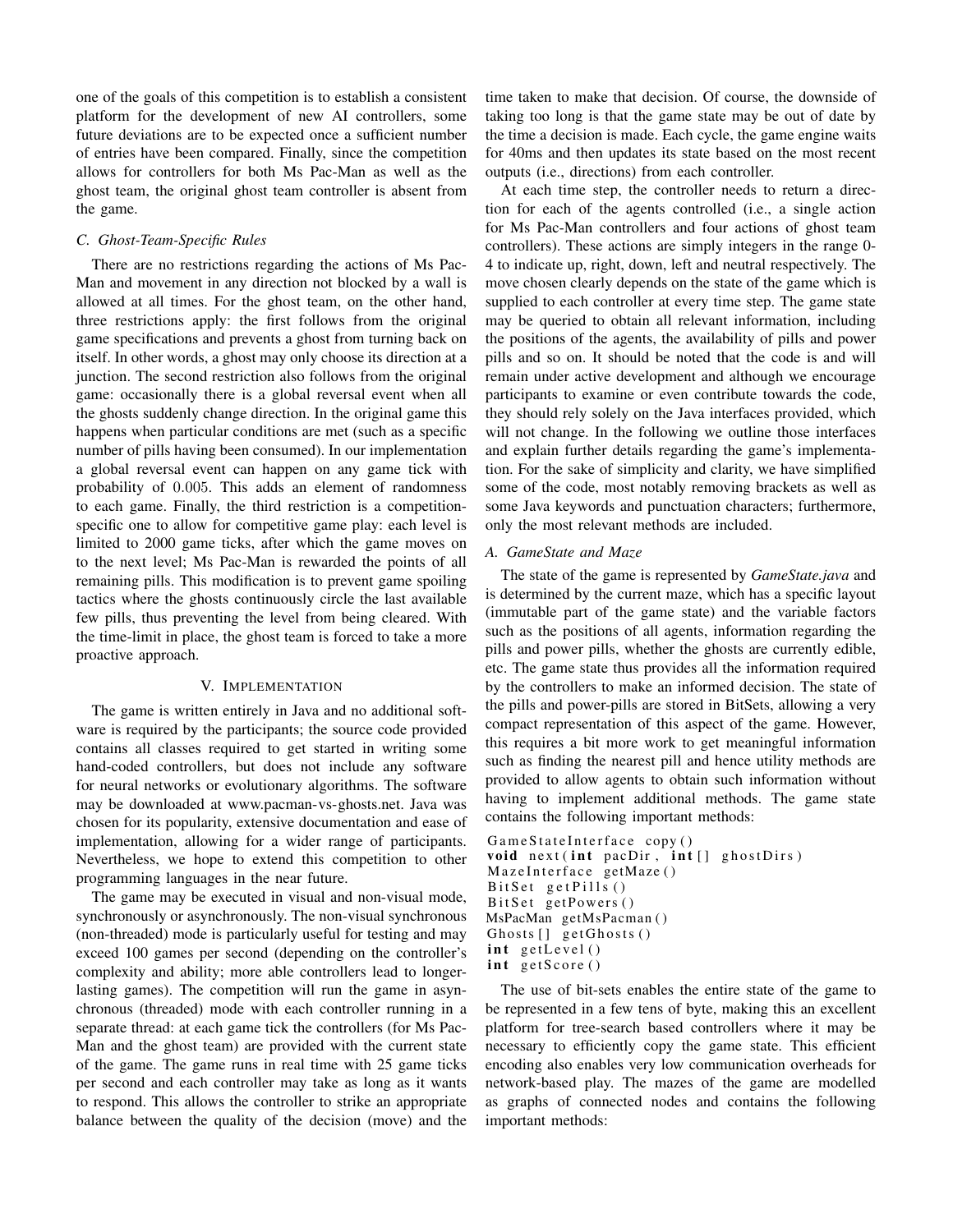int dist (Node a, Node b) ArrayList<Node> getPowers () ArrayList<Node> getPills()  $ArrayList < Node>getMap()$ Node [][] getNode2DArray () Node getNode (int  $x$ , int  $y$ ) Node  $getNode(int index)$ 

Each node has two, three or four neighbouring nodes depending on whether it is in a corridor, L-turn, T-junction or a crossroads. After the mazes have been created, a simple efficient algorithm is used to compute the shortest-path distances between all nodes for each of the mazes; to enable efficient computation, each node has a unique node index going from zero to  $(n - 1)$ , where there are n nodes in the graph. These distances are stored in a look-up-table, and allow fast computation of the various controller-algorithm input features (accessible via a set of utility functions). It also stores the indexes into the pill and power pill bit vectors, in the case that the node has an associated pill or power-pill.

#### *B. Controller Interfaces*

The interfaces that need to be implemented to make custom controllers work with the game engine have been kept as simple as possible to eliminate any overhead associated with coding controllers for the competition. Controllers are supplied with a copy of the latest game state at every time step of the game and need to respond with either a single action (Ms Pac-Man controller) or a set of actions (Ghost controllers). The interface for the Ms Pac-Man agent has a single method which takes the game state as input and returns the desired movement direction:

```
interface MsPacManController
  int get Action (Game State Interface g)
```
The controller for the ghost team is almost identical to the controller above, except that it returns an array of integers, one for each ghost:

```
interface GhostsController
  int [] get Actions (Game State Interface g)
```
Finally, the game-specific information regarding each agent is encapsulated in *MsPacManState* and *GhostState* respectively. These data structure contain information regarding the position of the agent(s), their current direction(s), and, for instance, points scored (Ms Pac-Man) or whether they are edible (ghosts). These data structures are accessible via the game state such that any controller has thus full access to the information regarding all agents at any moment in time.

# VI. SAMPLE CONTROLLERS

In this section we introduce some very simple sample controllers that are included with the source code to illustrate how the code is to be used. All controllers presented below are reactive and hence are able to respond very quickly to a new game state. As mentioned previously, more advanced controllers are able to determine higher quality moves, yet need to do so in a timely fashion also, as otherwise the game

TABLE II SCORES OBTAINED BY THE SAMPLE CONTROLLERS PLAYING EACH OTHER, WITH A TIME-LIMIT OF 2000 GAME TICKS.

|                    | Ghost teams |        |
|--------------------|-------------|--------|
| Ms Pac-Man         | Random      | Legacy |
| Random             | 1194        | 194    |
| RandomNonReverse   | 2623        | 1853   |
| <b>NearestPill</b> | 4557        | 3703   |

state will have changed too much by the time the move is implemented. We expect participants to strike a reasonable balance between these two requirements. It should be remembered that ghosts are not allowed to reverse direction, so the only choice of direction is to be made at junctions. Despite this, the ghost team controller is polled every game tick and hence can update its planning ready to respond immediately when a decision is actually required.

We tested all controllers against one another to illustrate the quantitative differences between them. The scores (each averaged over 1000 games) are shown in Table II. It is evident that purely random decision-making may be improved upon very quickly, both in the case of Ms Pac-Man controllers as well as ghost team controllers.

### *A. Ms Pac-Man*

The *Random* controller makes a uniformly random choice of direction at every time step. In case a chosen direction is illegal, the game will repeat the previous move:

int get Action (Game State Interface g) return rnd.nextInt (NUM\_MOVES)

Clearly, a completely random behaviour ignores both the location of the agent, the remaining pills as well as the ghosts. A very simple modification to improve on the above controller is to prevent Ms Pac-Man from reversing (*RandomNonReverse*). This performs slightly better as Ms Pac-Man spends less time going pointlessly back and forth: the controller creates an array list of possible next nodes, which are all the adjacent nodes not including the previous node the agent was at, then selects one of these at random. Finally, the third controller (*NearestPill*) takes the pills into account and heads for the nearest pill (ignoring power pills). However, it should be noted that Ms Pac-Man does so regardless of whether there are any ghosts in the way!

#### *B. Ghost Team*

The *Random* ghost team chooses a random direction for each ghost every time the action method is called. The game engine enforces the no-reverse rule, so these random choices are only effective at junctions. The corresponding controller is specified as follows:

```
public int [] get Actions (Game State Interface g)
  for (int i = 0; i <dirs.length; i ++)
    dirs[i]=rnd.nextInt(NUM_MOVES)return dirs
```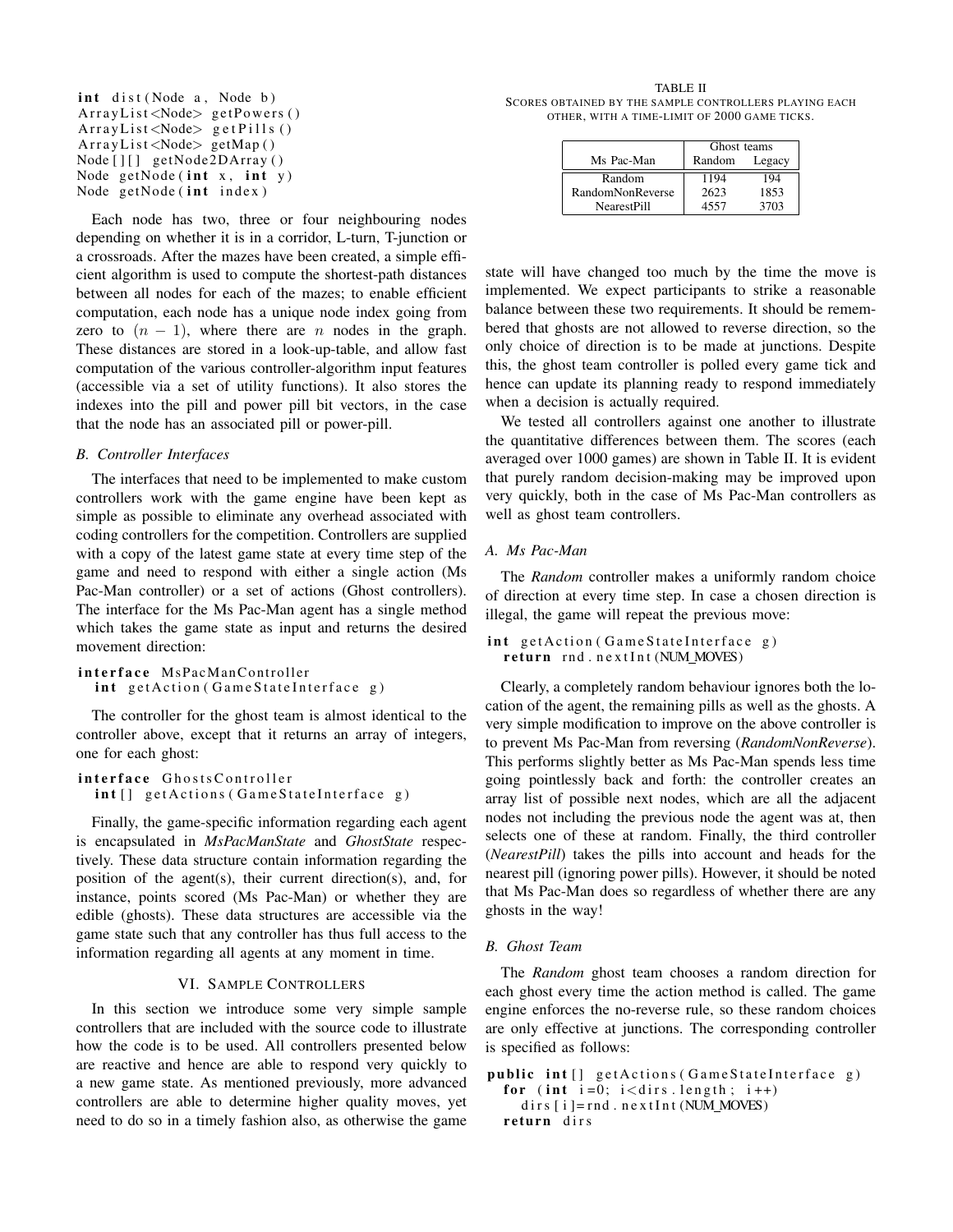The second ghost team controller included with the code is the Legacy Team [11]: each ghost in this team is based on a node value controller, selecting the adjacent node which minimises the distance to Ms Pac-Man according to some distance measure (except for Sue who chooses randomly). These distance measures are:

- Blinky: Shortest path distance
- Inky: Euclidean distance
- Pinky: Manhattan distance

# VII. GAME PROTOCOLS

This section describes the protocols involved in running games between Ms Pac-Man and a ghost team, covering the fundamental requirements, the notion of player and gameengine identities, and the scoring mechanism.

#### *A. Fundamental Requirements*

The central requirement of the evaluation system for this competition is that we can conduct a fair evaluation of a set of agents versus a set of ghost teams, and produce a ranked list of the performance of each one. This can be decomposed into evaluating a single Ms Pac-Man controller against a single ghost team, and involves the integration of three entities: the game engine, the ghost team, and Ms Pac-Man. Since our interpretation of the game involves a random element (the ghost team direction reversals), even a game between deterministic players will typically produce a different score each time. Therefore, the evaluation should be based on a number of games to reduce the effects of noise.

MS PAC-MAN is a simultaneous move game, and each player has a short time to respond with a move for each game tick. If a player fails to respond in a specified time (40ms for our competition since the game runs at 25fps) then the game proceeds to the next tick with some default action for that player. Hence, the entities involved in the game must interact asynchronously. This can be done by using multi-threading within a single process, or by using multiple processes. To reduce the risk of interference, we prefer the multiple processes model for competition purposes, though this imposes some inter-process communication (IPC) overhead and is therefore less efficient than the single process model. Whether this matters in practice depends on the communication details, and on the thinking time needed by each agent. Currently we use UDP sockets for the IPC: these work well when run on the same machine, or on a local area network. Whether they can be used over Internet depends on the firewall policy of the institutions involved: the technology itself works well, though the delays may put remote agents at a disadvantage. Typical Internet round-trip delay times (as measured in our lab using the *ping* utility) between Europe and the USA for example may be between 120ms and 180ms. Such delays may cause a slight disadvantage, but are not insurmountable.

# *B. Player and Opponent Identities*

Each player chooses a name, but ideally we need to match the name to a specific instance of the player. Most players have parameters that can be tuned to lead to different standards of play, and may even be adapted to a particular player. Therefore, in order to calculate the true identity of a player we require that a JAR file be submitted with all the classes necessary to run the player. A digital signature (MD5 or SHA checksum) is calculated, and used as an identity key for this player. Due the the ultra-simple Ms Pac-Man and Ghost Team interface design, the players involved currently do not know the identity of their opponent and do not know the previous history of a particular game: the assumption is that they are essentially Markov agents, and all that is needed to be known is encapsulated in the current game state. These assumptions could be easily relaxed by passing the name of the opponent to each getAction request, and also by establishing a unique identity for each game played.

#### *C. Game Engine Identity*

Over time the software may support different variations of the game. These could include new mazes, changes to some of the rules, or different parameter settings such as the ghostreversal probability or the edible time allowed for a particular level. Therefore, when recording the outcome of a game, it is important to note all the details of the game engine. The way we propose to do this is to add a link to the JAR file that incorporates the game. All details pertaining to each game (i.e., the moves made by all players) will be recorded for every game to allow games to be replayed at later stages. While it would be possible to specify many settings in an external parameter file (perhaps in XML format), the option we prefer is to specify it directly in the code. We do this in a special *Constants* class. This saves having to specify a working directory from which to load the parameters (which could be problematic when using a remote class loader, for example).

#### *D. Scoring*

Based on past experience of the typical number of entries for CEC competitions, we plan to run a round-robin type league adapted to the bipartite nature of the players involved (i.e., each player is either a Ms Pac-Man or a ghost team). Two leagues will be produced: one for Ms Pac-Man controllers and one for the ghost team controllers. Each Ms Pac-Man controller will play each ghost team the same number of times, and their total scores recorded over all league games played. The Ms Pac-Man agent league is then sorted in order of highest score first, while the Ghost Team league is sorted in order of lowest score first (i.e., the strongest ghost teams are those that keep the Ms Pac-Man agents scores down to a minimum). In case one type of controller is over-represented, the example controllers might be taken into consideration at this stage.

#### VIII. CONCLUSIONS

Games are an ideal test bed for developing novel techniques in computational intelligence and game competitions form an integral part in driving forward the quality of computer controlled players. In this paper we have introduced the MS PAC-MAN VERSUS GHOST TEAM-competition where